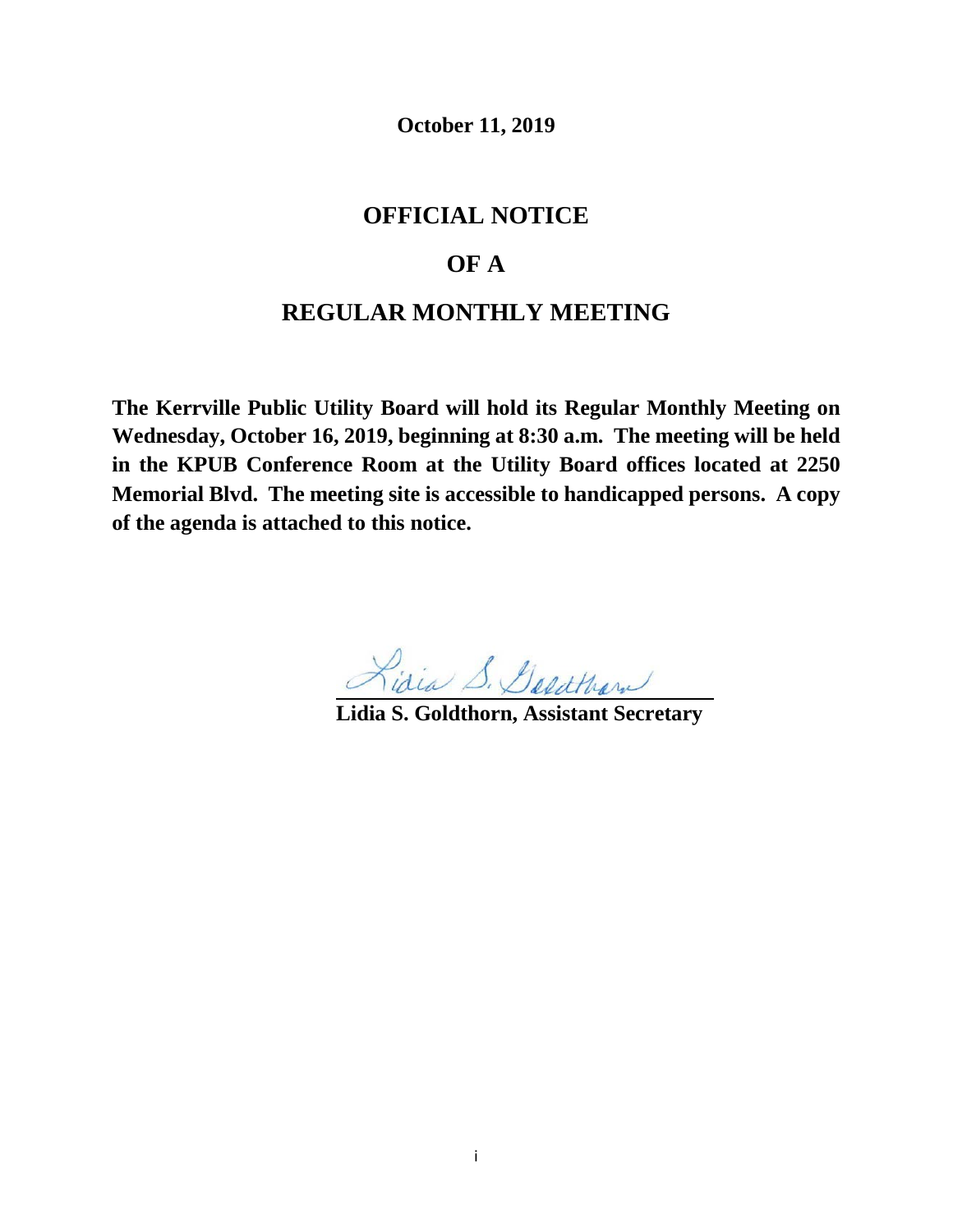## **AGENDA KERRVILLE PUBLIC UTILITY BOARD REGULAR MONTHLY MEETING WEDNESDAY, OCTOBER 16, 2019, 8:30 A.M. KPUB CONFERENCE ROOM KERRVILLE PUBLIC UTILITY BOARD OFFICES 2250 MEMORIAL BLVD. KERRVILLE, TEXAS**

### **1. CALL TO ORDER**

### **2. PLEDGE OF ALLEGIANCE**

#### **3. APPROVAL OF MINUTES**

Discussion and consideration of the September 18, 2019 Regular Monthly Meeting Minutes ....... 1

#### **4. CITIZEN/CONSUMER OPEN FORUM:**

Members of the public may address the Board. Prior to speaking, each speaker must sign in with their name, address and the topic to be addressed. The Board may not discuss or take any action on an item not on the agenda but may place the issue on a future agenda. The number of speakers will be limited to the first ten speakers and each speaker is limited to four minutes.

#### **5. ANNOUNCEMENTS OF COMMUNITY INTEREST:**

Announcements of community interest, including expressions of thanks, congratulations, or condolences; information regarding holiday schedules; honorary recognition of KPUB officials, employees; reminders about upcoming events sponsored by KPUB. No action taken.

*\*Please note: The November Regular Monthly Board Meeting is scheduled for Wednesday, November 20, 2019 at 8:30 a.m.*

#### **6. CONSIDERATION AND ACTION ON RESOLUTION NO. 19-19 – JILL SADBERRY, CFO:**

Discussion and consideration of a Resolution approving payments to various providers of services or supplies ………………………………………………………………………………………….. 6

#### **7. FINANCIAL REPORT – JILL SADBERRY, CFO:** ……………………………………………. 9

#### **8. REPORT, CONSIDERATION AND ACTION ON KPUB ENERGY EFFICIENCY PROGRAMS – TOMMY NYLEC, CHIEF ENGINEER:** ………………………………………

26